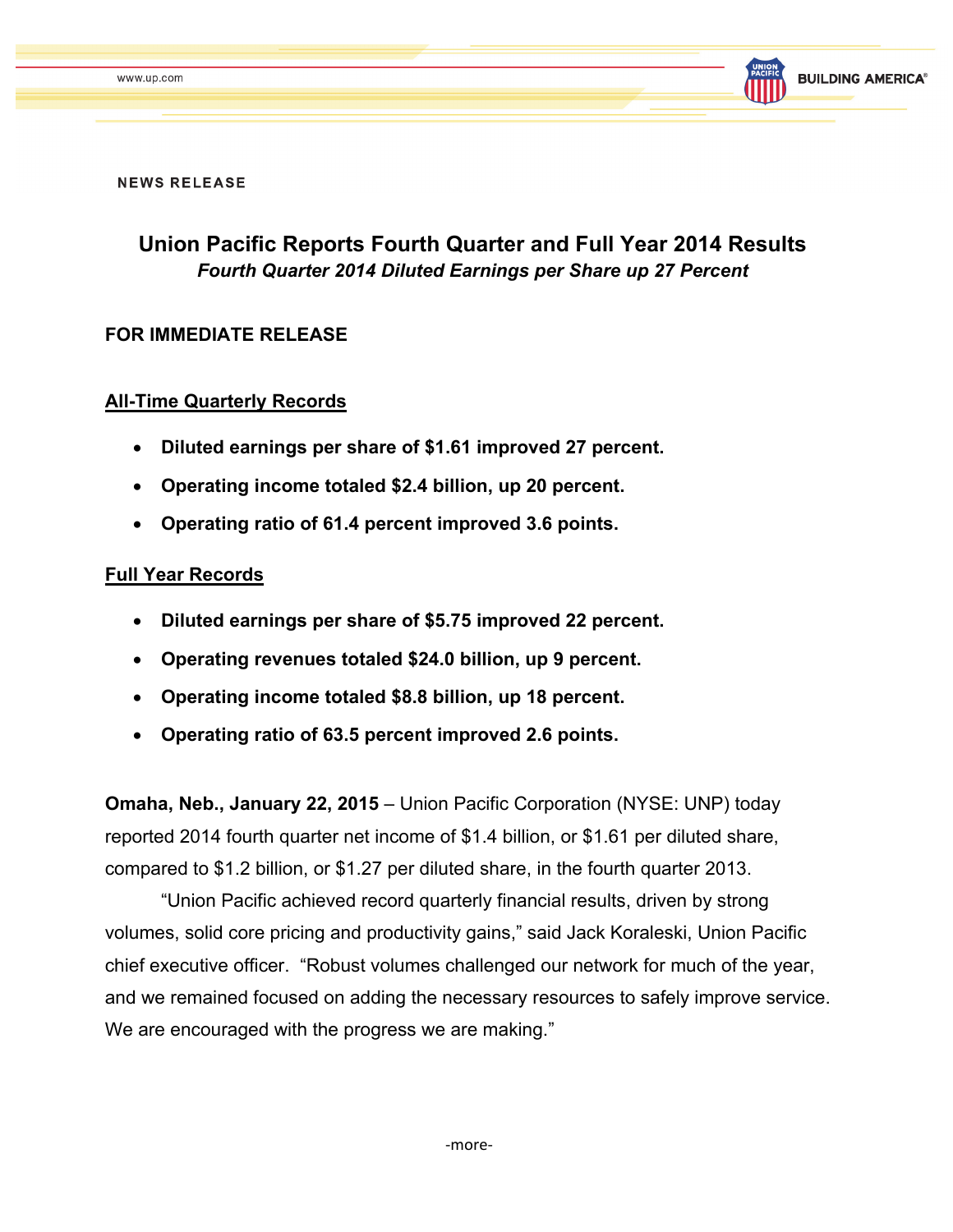### **Fourth Quarter Summary**

 Operating revenue increased in the fourth quarter 2014 to \$6.2 billion, a 9 percent increase over fourth quarter 2013. Fourth quarter business volumes, as measured by total revenue carloads, increased 6 percent compared to 2013. Volume increased in all business groups – led by growth in industrial products and coal. In addition:

- Quarterly freight revenue increased 9 percent compared to the fourth quarter 2013, driven by volume growth and core pricing gains.
- The average quarterly diesel fuel price of \$2.66 per gallon in the fourth quarter 2014 was down 14 percent compared to the fourth quarter 2013.
- Union Pacific's operating ratio of 61.4 percent was an all-time quarterly record, 3.6 points better than the fourth quarter 2013. The net impact of lower fuel prices contributed about 1.5 points of this improvement.
- Quarterly train speed, as reported to the Association of American Railroads, was 23.8 mph, 8 percent slower than the fourth quarter 2013.
- The Company repurchased more than 7.7 million shares in the fourth quarter 2014 at an average share price of \$113.77 and an aggregate cost of \$880 million.

### **Summary of Fourth Quarter Freight Revenues**

- Industrial Products up 15 percent
- Intermodal up 11 percent
- Coal up 9 percent
- Agricultural Products up 9 percent
- Chemicals up 8 percent
- Automotive flat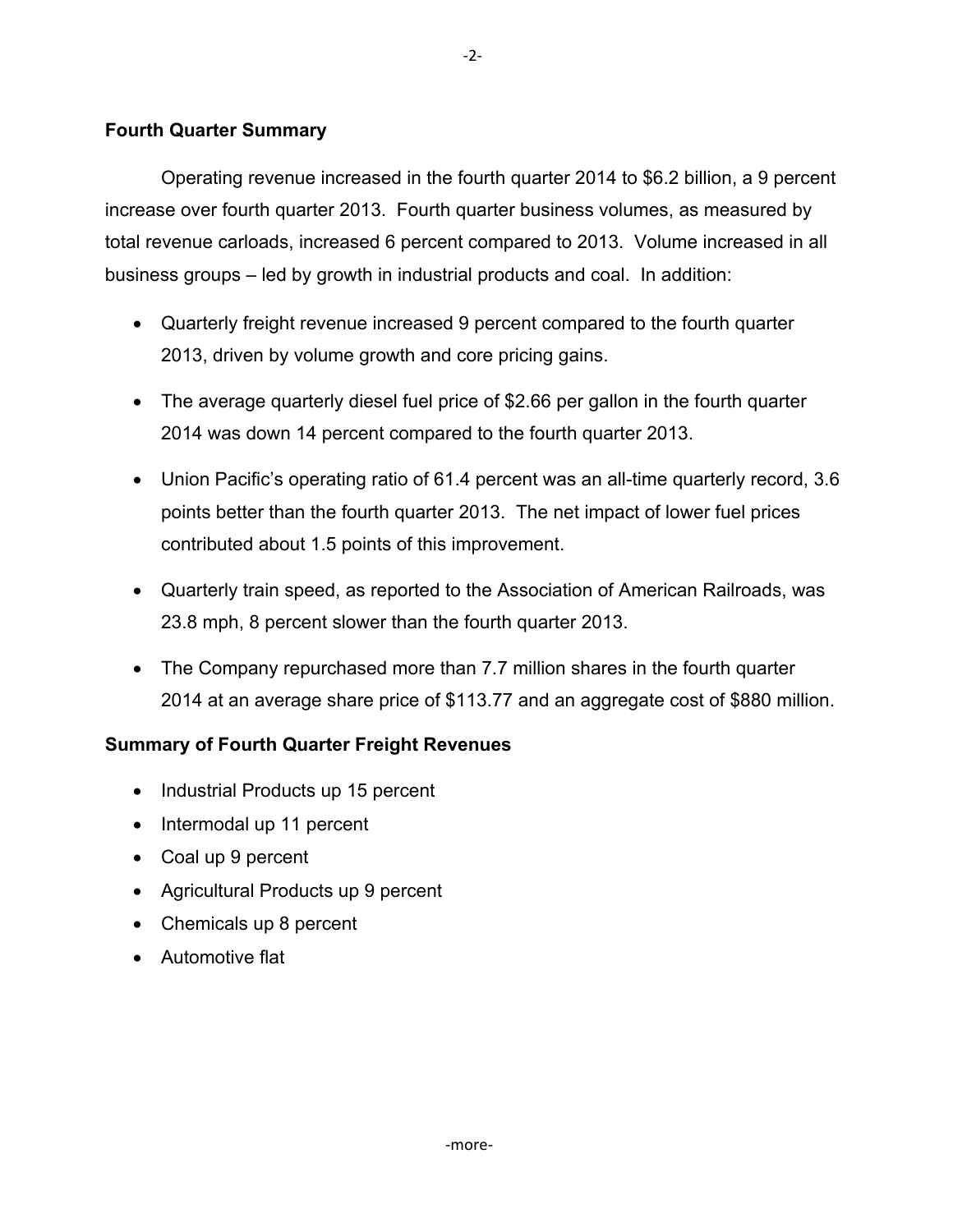### **2014 Full Year Summary**

For the full year 2014, Union Pacific reported net income of \$5.2 billion or \$5.75 per diluted share. This compares to \$4.4 billion or \$4.71 per diluted share in 2013, 18 and 22 percent increases, respectively. Operating revenue totaled a record \$24.0 billion versus \$22.0 billion in 2013. Operating income totaled \$8.8 billion, an 18 percent increase over 2013. In addition:

- Freight revenue increased to \$22.6 billion, a 9 percent increase over 2013. Carloadings were up 7 percent versus 2013, with growth in each business group. Volume growth was led by agricultural products, industrial products, and intermodal.
- Average diesel fuel prices decreased 6 percent to \$2.97 per gallon in 2014 from \$3.15 per gallon in 2013.
- Union Pacific's operating ratio of 63.5 percent was a full year record, improving 2.6 points from the previous record set in 2013.
- Train speed, as reported to the Association of American Railroads, was 24.0 mph, 8 percent slower compared to the full year 2013.
- Union Pacific's capital program in 2014 totaled \$4.1 billion, an increase of approximately \$500 million compared to the full year 2013.
- The Company increased its quarterly declared dividend per share by 10 percent to \$0.50 cents per share in the third quarter 2014. Total dividends declared for the full year 2014 grew 29 percent compared to the full year 2013.
- The Company repurchased more than 32.0 million shares in 2014 at an average share price of \$100.65, and an aggregate cost of more than \$3.2 billion.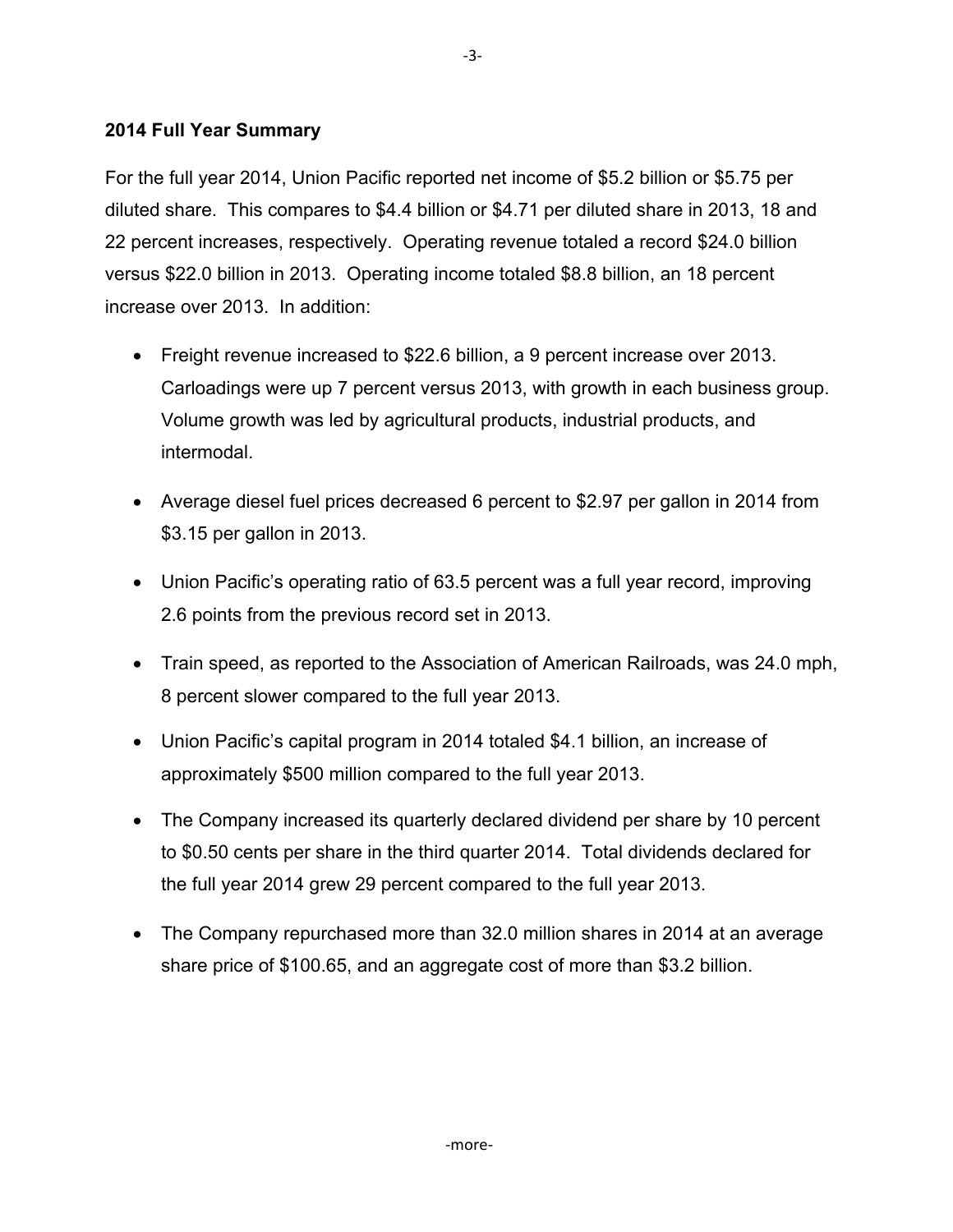### **2015 Outlook**

"With 2014 behind us, we're intently focused on the year ahead," Koraleski said. "Overall, the U.S. economy continues to move forward at a moderate pace, but of course, there are always uncertainties. Clearly, one of the biggest uncertainties is the outlook for energy markets, which will bring both challenges and opportunities as we move ahead. We're entering the year well-resourced and we're looking forward to safely providing efficient, value-added service for our customers, and increasing returns for our shareholders in 2015."

### **About Union Pacific**

Union Pacific Railroad is the principal operating company of Union Pacific Corporation (NYSE: UNP). One of America's most recognized companies, Union Pacific Railroad connects 23 states in the western two-thirds of the country by rail, providing a critical link in the global supply chain. From 2005-2014, Union Pacific invested more than \$31 billion in its network and operations to support America's transportation infrastructure. The railroad's diversified business mix includes Agricultural Products, Automotive, Chemicals, Coal, Industrial Products and Intermodal. Union Pacific serves many of the fastest-growing U.S. population centers, operates from all major West Coast and Gulf Coast ports to eastern gateways, connects with Canada's rail systems and is the only railroad serving all six major Mexico gateways. Union Pacific provides value to its roughly 10,000 customers by delivering products in a safe, reliable, fuel-efficient and environmentally responsible manner.

### **Investor contact is Mike Staffenbeal, (402) 544-4227.**

### **Media contact is Aaron Hunt, (402) 544-0100.**

**Supplemental financial information is attached.**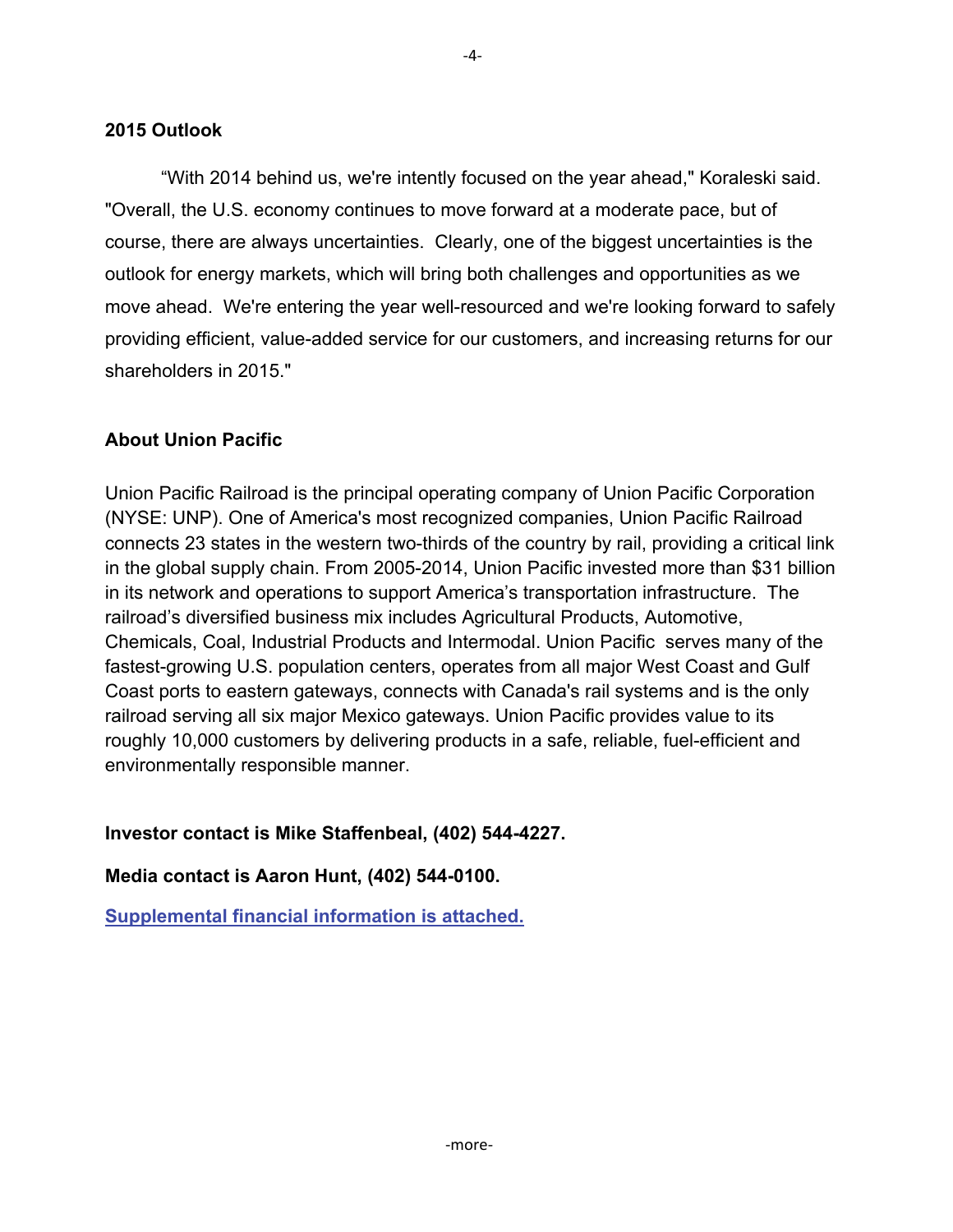#### **\*\*\*\***

*This presentation and related materials contain statements about the Corporation's future that are not statements of historical fact, including specifically the statements regarding the Corporation's expectations with respect to economic conditions; and its ability to generate financial returns, improve network performance, provide quality customer service, and provide returns to its shareholders. These statements are, or will be, forward-looking statements as defined by the Securities Act of 1933 and the Securities Exchange Act of 1934. Forward-looking statements also generally include, without limitation, information or statements regarding: projections, predictions, expectations, estimates or forecasts as to the Corporation's and its subsidiaries' business, financial, and operational results, and future economic performance; and management's beliefs, expectations, goals, and objectives and other similar expressions concerning matters that are not historical facts.* 

*Forward-looking statements should not be read as a guarantee of future performance or results, and will not necessarily be accurate indications of the times that, or by which, such performance or results will be achieved. Forward-looking information, including expectations regarding operational and financial improvements and the Corporation's future performance or results are subject to risks and uncertainties that could cause actual performance or results to differ materially from those expressed in the statement. Important factors, including risk factors, could affect the Corporation's and its subsidiaries' future results and could cause those results or other outcomes to differ materially from those expressed or implied in the forward-looking statements. Information regarding risk factors and other cautionary information are available in the Corporation's Annual Report on Form 10-K for 2013, which was filed with the SEC on February 7, 2014. The Corporation updates information regarding risk factors if circumstances require such updates in its periodic reports on Form 10-Q and its subsequent Annual Reports on Form 10-K (or such other reports that may be filed with the SEC).* 

*Forward-looking statements speak only as of, and are based only upon information available on, the date the statements were made. The Corporation assumes no obligation to update forward-looking information to reflect actual results, changes in assumptions or changes in other factors affecting forwardlooking information. If the Corporation does update one or more forward-looking statements, no inference should be drawn that the Corporation will make additional updates with respect thereto or with respect to other forward-looking statements. References to our website are provided for convenience and, therefore, information on or available through the website is not, and should not be deemed to be, incorporated by reference herein.* 

###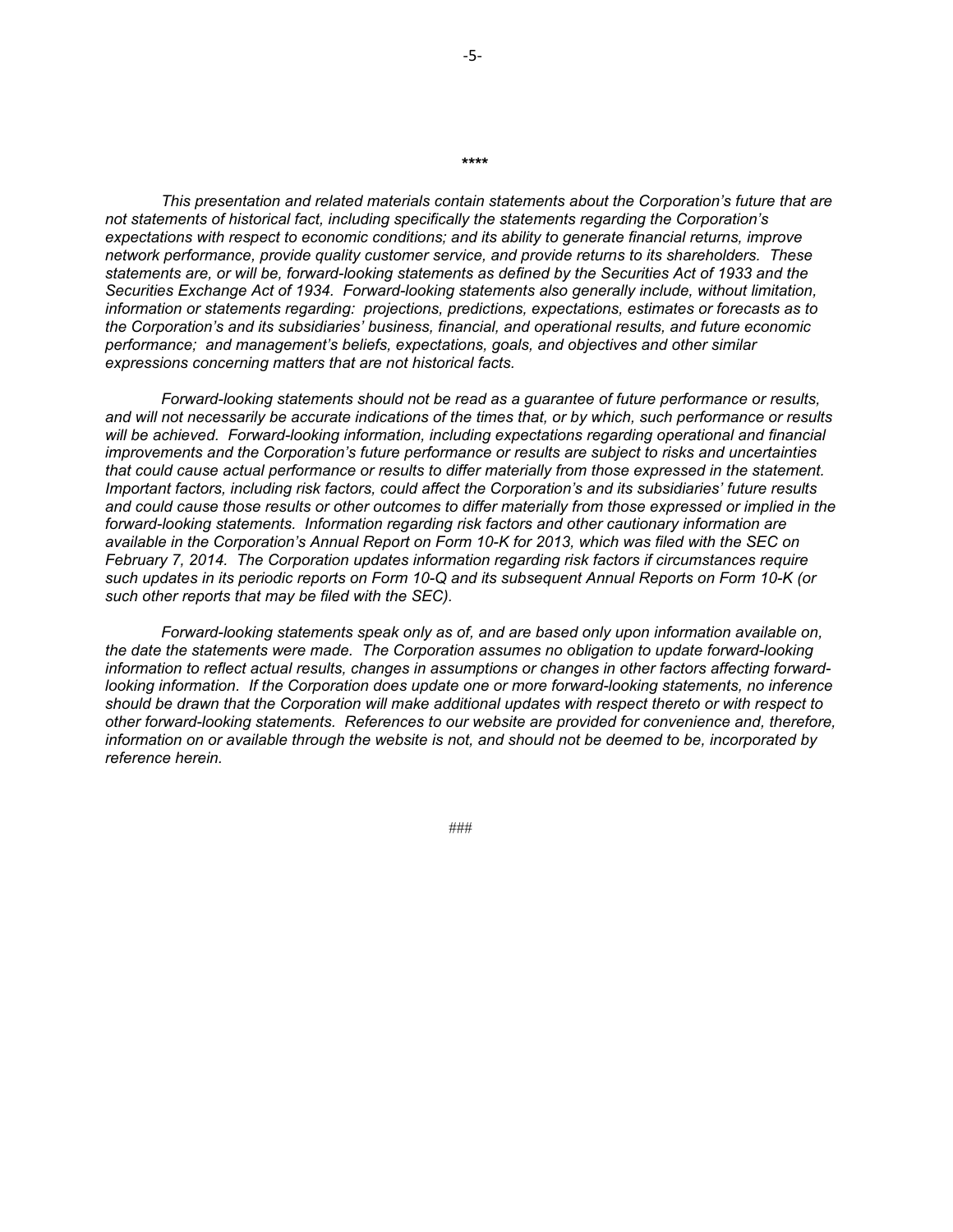*Condensed Consolidated Statements of Income (unaudited)*

| Millions, Except Per Share Amounts and Percentages, |             | <b>4th Quarter</b> |                                 |              | <b>Full Year</b> |                  |
|-----------------------------------------------------|-------------|--------------------|---------------------------------|--------------|------------------|------------------|
| For the Periods Ended December 31,                  | 2014        | 2013               | $\%$                            | 2014         | 2013             | %                |
| <b>Operating Revenues</b>                           |             |                    |                                 |              |                  |                  |
| Freight revenues                                    | \$<br>5,794 | \$<br>5,297        | 9%                              | \$<br>22,560 | \$<br>20.684     | 9 %              |
| Other revenues                                      | 359         | 333                | 8                               | 1,428        | 1,279            | 12               |
| Total operating revenues                            | 6,153       | 5,630              | 9                               | 23,988       | 21,963           | 9                |
| <b>Operating Expenses</b>                           |             |                    |                                 |              |                  |                  |
| Compensation and benefits                           | 1,289       | 1,210              | $\overline{7}$                  | 5,076        | 4,807            | 6                |
| Fuel                                                | 813         | 905                | (10)                            | 3,539        | 3,534            |                  |
| Purchased services and materials                    | 665         | 585                | 14                              | 2,558        | 2,315            | 10               |
| Depreciation                                        | 489         | 458                | $\overline{7}$                  | 1,904        | 1,777            | $\overline{7}$   |
| Equipment and other rents                           | 296         | 311                | (5)                             | 1,234        | 1,235            |                  |
| Other                                               | 228         | 188                | 21                              | 924          | 849              | $\boldsymbol{9}$ |
| Total operating expenses                            | 3,780       | 3,657              | 3                               | 15,235       | 14,517           | 5                |
| <b>Operating Income</b>                             | 2,373       | 1,973              | 20                              | 8,753        | 7,446            | 18               |
| Other income                                        | 71          | 37                 | 92                              | 151          | 128              | 18               |
| Interest expense                                    | (146)       | (127)              | 15                              | (561)        | (526)            | $\overline{7}$   |
| Income before income taxes                          | 2,298       | 1,883              | 22                              | 8,343        | 7,048            | 18               |
| Income taxes                                        | (867)       | (709)              | 22                              | (3, 163)     | (2,660)          | 19               |
| <b>Net Income</b>                                   | \$<br>1,431 | \$<br>1,174        | 22 %                            | \$<br>5,180  | \$<br>4,388      | 18 %             |
|                                                     |             |                    |                                 |              |                  |                  |
| Share and Per Share*                                |             |                    |                                 |              |                  |                  |
| Earnings per share - basic                          | \$<br>1.62  | \$<br>1.28         | 27 %                            | \$<br>5.77   | \$<br>4.74       | 22 %             |
| Earnings per share - diluted                        | \$<br>1.61  | \$<br>1.27         | 27                              | \$<br>5.75   | \$<br>4.71       | 22               |
| Weighted average number of shares - basic           | 885.7       | 916.2              | (3)                             | 897.1        | 926.5            | (3)              |
| Weighted average number of shares - diluted         | 889.8       | 921.4              | (3)                             | 901.1        | 931.5            | (3)              |
| Dividends declared per share                        | \$<br>0.50  | \$<br>0.395        | 27                              | \$<br>1.91   | \$<br>1.48       | 29               |
|                                                     |             |                    |                                 |              |                  |                  |
| <b>Operating Ratio</b>                              | 61.4%       | 65.0%              | $(3.6)$ pts                     | 63.5%        | 66.1%            | $(2.6)$ pts      |
| <b>Effective Tax Rate</b>                           | 37.7%       | 37.7%              | pts<br>$\overline{\phantom{0}}$ | 37.9%        | 37.7%            | 0.2<br>pts       |

**\*** On June 6, 2014, we completed a two-for-one stock split, effected in the form of a 100% stock dividend. All references to common shares and per share amounts have been retroactively adjusted to reflect the stock split for all periods presented.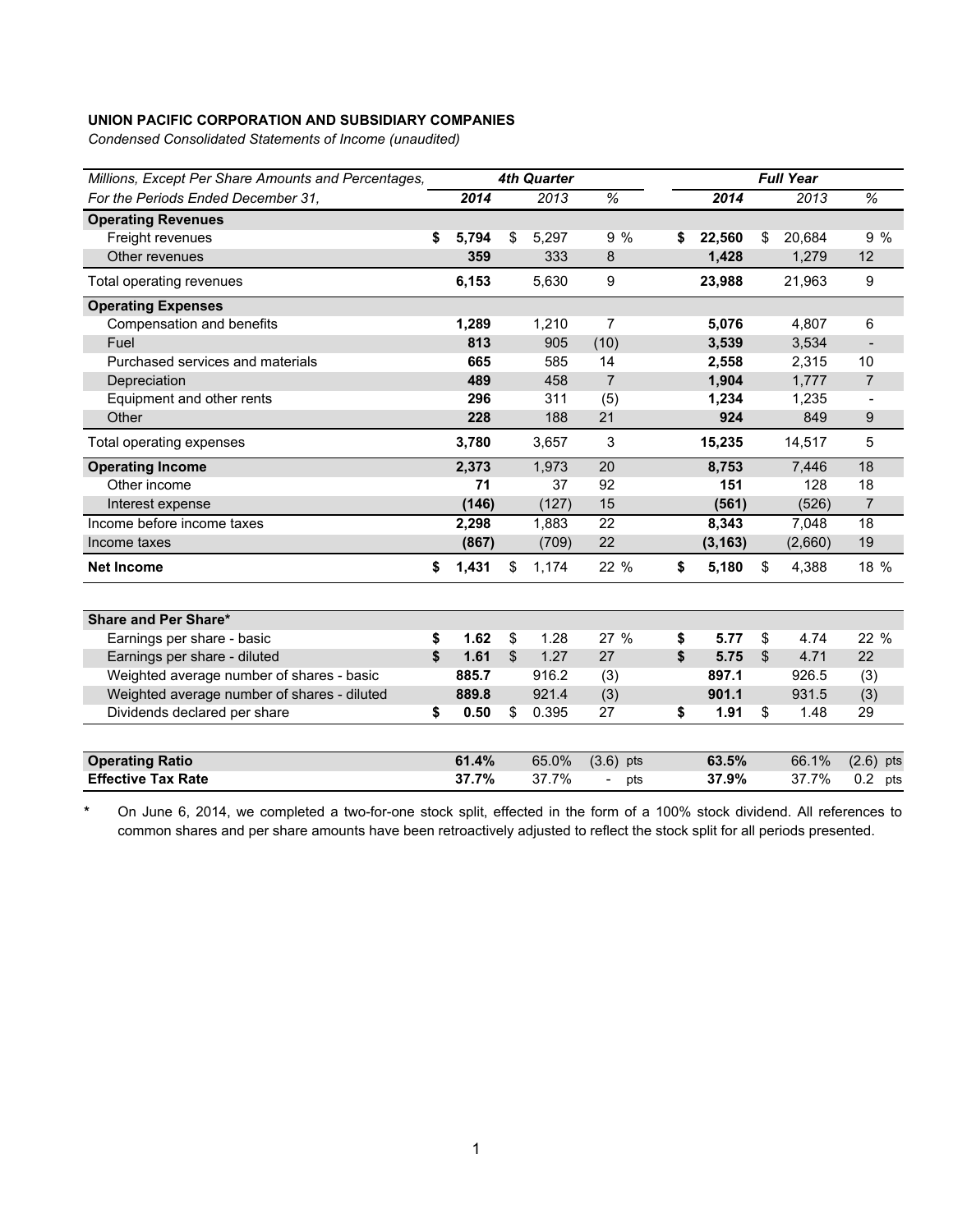*Freight Revenues Statistics (unaudited)* 

|                                     |             | <b>4th Quarter</b> |                |              | <b>Full Year</b> |                          |
|-------------------------------------|-------------|--------------------|----------------|--------------|------------------|--------------------------|
| For the Periods Ended December 31,  | 2014        | 2013               | %              | 2014         | 2013             | %                        |
| <b>Freight Revenues (Millions)</b>  |             |                    |                |              |                  |                          |
| <b>Agricultural Products</b>        | \$<br>1,018 | \$<br>937          | 9%             | \$<br>3,777  | \$<br>3,276      | 15 %                     |
| Automotive                          | 543         | 544                |                | 2,103        | 2,077            | $\mathbf{1}$             |
| Chemicals                           | 922         | 855                | 8              | 3,664        | 3,501            | 5                        |
| Coal                                | 1,078       | 985                | 9              | 4,127        | 3,978            | $\overline{\mathbf{4}}$  |
| <b>Industrial Products</b>          | 1,098       | 954                | 15             | 4,400        | 3,822            | 15                       |
| Intermodal                          | 1,135       | 1,022              | 11             | 4,489        | 4,030            | 11                       |
| Total                               | \$<br>5,794 | \$<br>5,297        | 9%             | \$<br>22,560 | \$<br>20,684     | 9%                       |
| <b>Revenue Carloads (Thousands)</b> |             |                    |                |              |                  |                          |
| <b>Agricultural Products</b>        | 252         | 243                | 4 %            | 973          | 874              | 11 %                     |
| Automotive                          | 209         | 205                | $\overline{2}$ | 809          | 781              | $\overline{4}$           |
| Chemicals                           | 275         | 263                | 5              | 1,116        | 1,103            | 1                        |
| Coal                                | 455         | 419                | 9              | 1,768        | 1,703            | 4                        |
| <b>Industrial Products</b>          | 335         | 305                | 10             | 1,368        | 1,236            | 11                       |
| Intermodal *                        | 898         | 845                | 6              | 3,591        | 3,325            | 8                        |
| Total                               | 2,424       | 2,280              | 6 %            | 9,625        | 9,022            | 7%                       |
| Average Revenue per Car             |             |                    |                |              |                  |                          |
| <b>Agricultural Products</b>        | \$<br>4,031 | \$<br>3,846        | 5 %            | \$<br>3,881  | \$<br>3,746      | 4 %                      |
| Automotive                          | 2,607       | 2,653              | (2)            | 2,602        | 2,659            | (2)                      |
| Chemicals                           | 3,344       | 3,255              | 3              | 3,282        | 3,176            | 3                        |
| Coal                                | 2,366       | 2,352              | $\mathbf{1}$   | 2,334        | 2,336            | $\overline{\phantom{a}}$ |
| <b>Industrial Products</b>          | 3,283       | 3,134              | 5              | 3,217        | 3,093            | 4                        |
| Intermodal *                        | 1,265       | 1,208              | 5              | 1,250        | 1,212            | 3                        |
| Average                             | \$<br>2,390 | \$<br>2,323        | 3%             | \$<br>2,344  | \$<br>2,293      | 2%                       |

\* Each intermodal container or trailer equals one carload.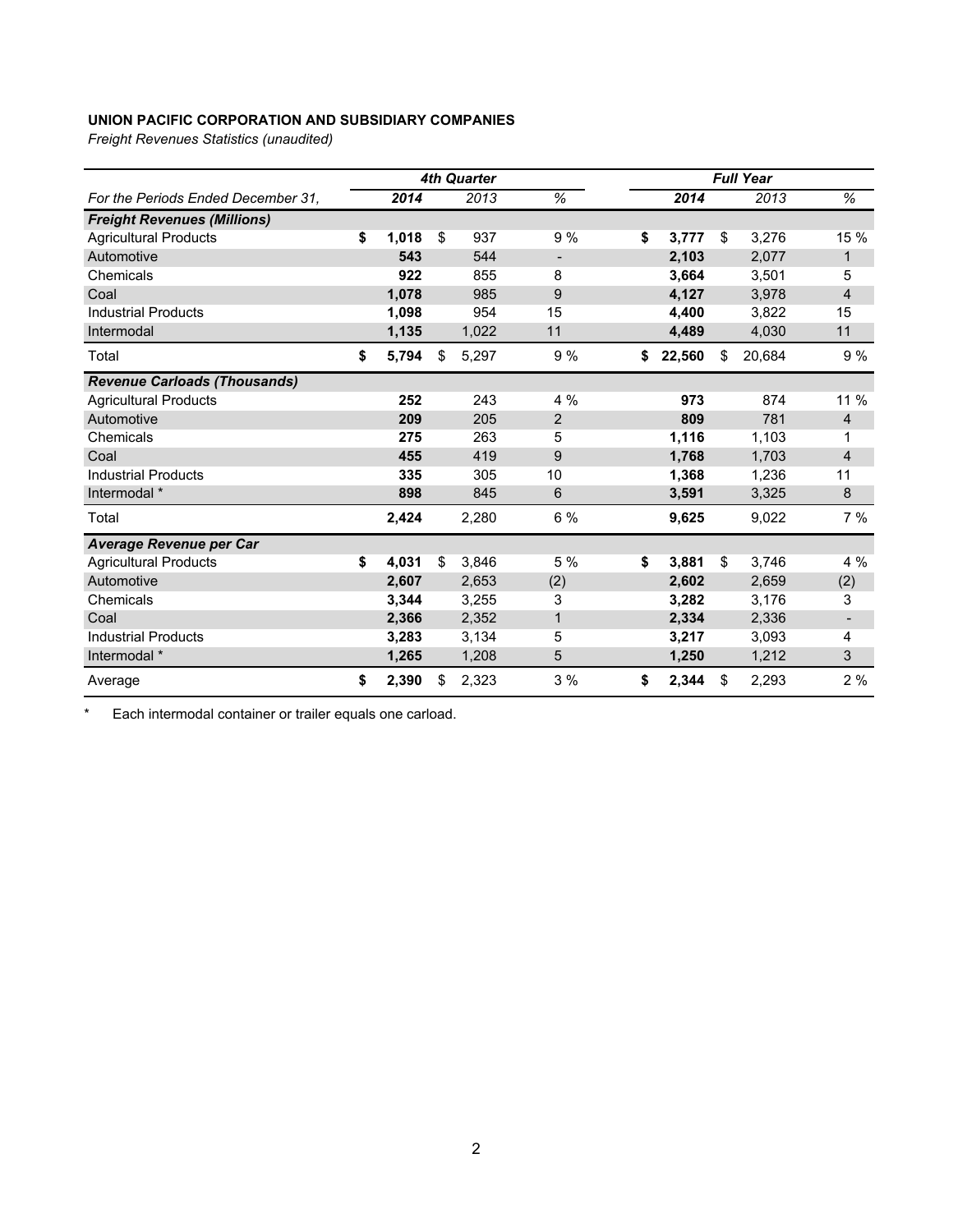*Condensed Consolidated Statements of Financial Position (unaudited)*

|                                                    | Dec. 31.     | Dec. 31.                 |
|----------------------------------------------------|--------------|--------------------------|
| <b>Millions, Except Percentages</b>                | 2014         | 2013                     |
| <b>Assets</b>                                      |              |                          |
| Cash and cash equivalents                          | \$<br>1,586  | \$<br>1,432              |
| Other current assets                               | 3,093        | 2,558                    |
| Investments                                        | 1,390        | 1,321                    |
| Net properties                                     | 46,272       | 43,749                   |
| Other assets                                       | 375          | 671                      |
| <b>Total assets</b>                                | 52,716<br>\$ | $\mathfrak{S}$<br>49,731 |
|                                                    |              |                          |
| <b>Liabilities and Common Shareholders' Equity</b> |              |                          |
| Debt due within one year                           | \$<br>462    | \$<br>705                |
| Other current liabilities                          | 3,303        | 3,086                    |
| Debt due after one year                            | 11,018       | 8,872                    |
| Deferred income taxes                              | 14,680       | 14,163                   |
| Other long-term liabilities                        | 2,064        | 1,680                    |
| <b>Total liabilities</b>                           | 31,527       | 28,506                   |
| Total common shareholders' equity                  | 21,189       | 21,225                   |
| Total liabilities and common shareholders' equity  | 52,716<br>\$ | \$<br>49,731             |
|                                                    |              |                          |
| <b>Debt to Capital</b>                             | 35.1%        | 31.1%                    |
| Adjusted Debt to Capital*                          | 41.3%        | 37.6%                    |
| Return on Invested Capital*                        | 16.2%        | 14.7%                    |

\* Adjusted Debt to Capital and Return on Invested Capital are non-GAAP measures; however, we believe that they are important in evaluating our financial performance. See pages 8 and 9 for a reconciliation to GAAP.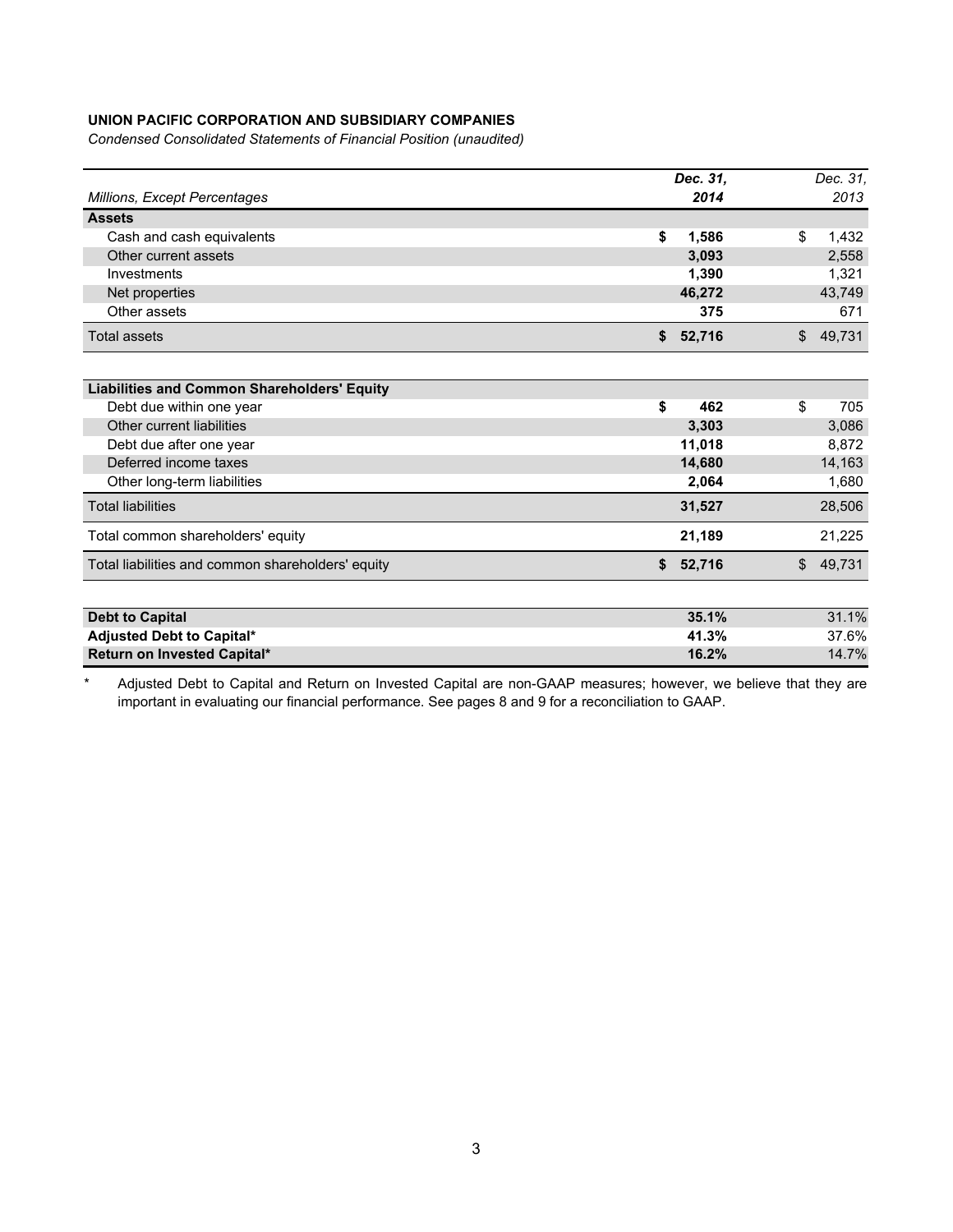*Condensed Consolidated Statements of Cash Flows (unaudited)*

| Millions,                                      |             | <b>Full Year</b> |          |
|------------------------------------------------|-------------|------------------|----------|
| For the Periods Ended December 31,             | 2014        |                  | 2013     |
| <b>Operating Activities</b>                    |             |                  |          |
| Net income                                     | \$<br>5,180 | \$               | 4,388    |
| Depreciation                                   | 1,904       |                  | 1,777    |
| Deferred income taxes                          | 895         |                  | 723      |
| Other - net                                    | (594)       |                  | (65)     |
| Cash provided by operating activities          | 7,385       |                  | 6,823    |
| <b>Investing Activities</b>                    |             |                  |          |
| Capital investments                            | (4, 346)    |                  | (3, 496) |
| Other - net                                    | 97          |                  | 91       |
| Cash used in investing activities              | (4, 249)    |                  | (3,405)  |
| <b>Financing Activities</b>                    |             |                  |          |
| Common shares repurchased                      | (3, 225)    |                  | (2, 218) |
| Debt issued                                    | 2,588       |                  | 1,443    |
| Dividends paid                                 | (1,632)     |                  | (1, 333) |
| Debt repaid                                    | (710)       |                  | (640)    |
| Debt exchange                                  |             |                  | (289)    |
| Other - net                                    | (3)         |                  | (12)     |
| Cash used in financing activities              | (2,982)     |                  | (3,049)  |
| Net Change in Cash and Cash Equivalents        | 154         |                  | 369      |
| Cash and cash equivalents at beginning of year | 1,432       |                  | 1,063    |
| <b>Cash and Cash Equivalents End of Period</b> | \$<br>1,586 | \$               | 1,432    |
| Free Cash Flow*                                |             |                  |          |
| Cash provided by operating activities          | \$<br>7,385 | \$               | 6,823    |
| Cash used in investing activities              | (4, 249)    |                  | (3, 405) |
| Dividends paid                                 | (1,632)     |                  | (1, 333) |
| Free cash flow                                 | \$<br>1,504 | \$               | 2,085    |

\* Free cash flow is a non-GAAP measure; however, management believes that it is an important measure in evaluating our financial performance and measures our ability to generate cash without additional external financing.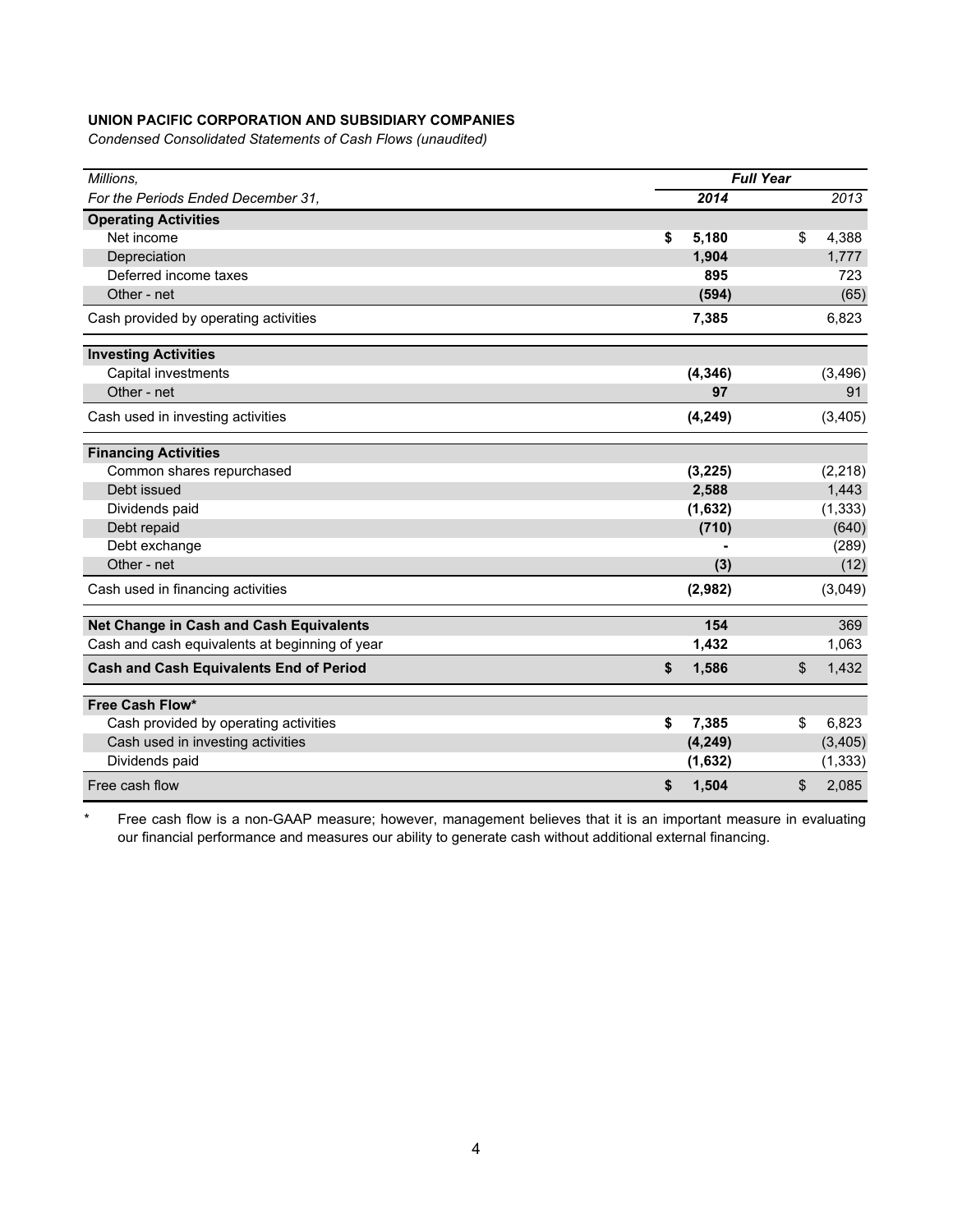*Operating and Performance Statistics (unaudited)*

|                                          |         | <b>4th Quarter</b> |                |           | <b>Full Year</b> |                         |
|------------------------------------------|---------|--------------------|----------------|-----------|------------------|-------------------------|
| For the Periods Ended December 31,       | 2014    | 2013               | %              | 2014      | 2013             | %                       |
| <b>Operating/Performance Statistics</b>  |         |                    |                |           |                  |                         |
| Gross ton-miles (GTMs) (millions)        | 262,267 | 244,631            | $7\%$          | 1,014,905 | 949,065          | $7\%$                   |
| Employees (average)                      | 48,037  | 45,951             | 5              | 47,201    | 46,445           | $\overline{2}$          |
| GTMs (millions) per employee             | 5.46    | 5.32               | 3              | 21.50     | 20.43            | 5                       |
|                                          |         |                    |                |           |                  |                         |
| <b>Locomotive Fuel Statistics</b>        |         |                    |                |           |                  |                         |
| Average fuel price per gallon consumed   | \$2.66  | \$3.11             | $(14)$ %       | \$2.97    | \$3.15           | $(6)$ %                 |
| Fuel consumed in gallons (millions)      | 298     | 283                | 5              | 1,158     | 1,091            | 6                       |
| Fuel consumption rate *                  | 1.135   | 1.157              | (2)            | 1.141     | 1.149            | (1)                     |
|                                          |         |                    |                |           |                  |                         |
| <b>AAR Reported Performance Measures</b> |         |                    |                |           |                  |                         |
| Average train speed (miles per hour)     | 23.8    | 25.8               | $(8) \%$       | 24.0      | 26.0             | $(8)\%$                 |
| Average terminal dwell time (hours)      | 31.0    | 28.0               | 11             | 30.3      | 27.1             | 12                      |
|                                          |         |                    |                |           |                  |                         |
| <b>Revenue Ton-Miles (Millions)</b>      |         |                    |                |           |                  |                         |
| <b>Agricultural Products</b>             | 24,910  | 24,197             | $3\%$          | 94,273    | 80,904           | $17 \frac{9}{6}$        |
| Automotive                               | 4,316   | 4,238              | $\overline{2}$ | 16,797    | 16,169           | $\overline{\mathbf{4}}$ |
| Chemicals                                | 18,696  | 17,752             | 5              | 75,519    | 73,963           | $\overline{2}$          |
| Coal                                     | 50,443  | 45,865             | 10             | 191,359   | 186,902          | $\overline{2}$          |
| <b>Industrial Products</b>               | 22,178  | 19,523             | 14             | 88,054    | 77,760           | 13                      |
| Intermodal                               | 21,175  | 20,037             | 6              | 83,627    | 78,574           | 6                       |
| Total                                    | 141,718 | 131,612            | $8\%$          | 549,629   | 514,272          | $7\%$                   |

\* Fuel consumption is computed as follows: gallons of fuel consumed divided by gross ton-miles in thousands.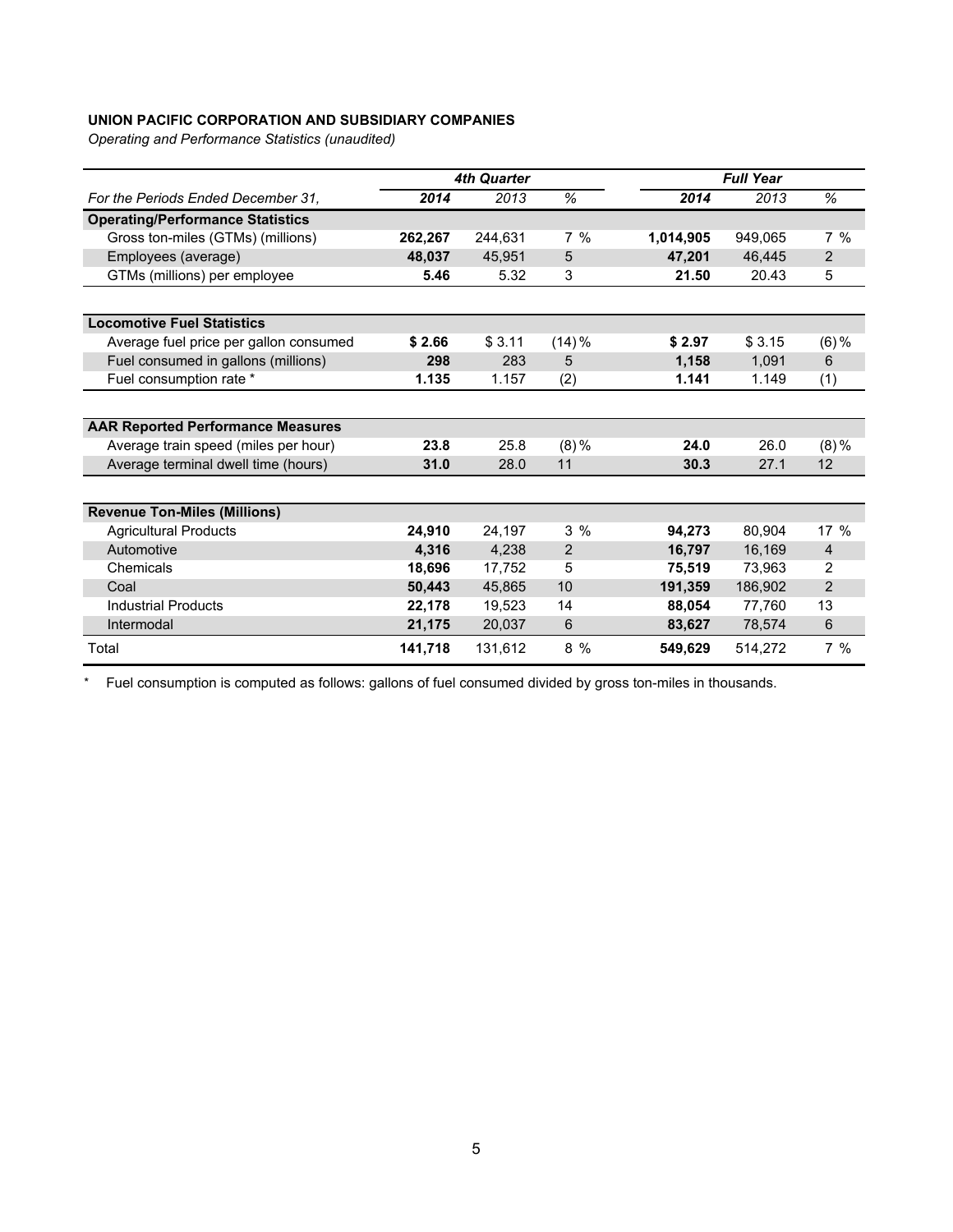*Condensed Consolidated Statements of Income (unaudited)*

|                                                    |             |             | 2014        |                |         |                  |
|----------------------------------------------------|-------------|-------------|-------------|----------------|---------|------------------|
| Millions, Except Per Share Amounts and Percentages | 1st Qtr     | 2nd Qtr     | 3rd Qtr     |                | 4th Qtr | <b>Full Year</b> |
| <b>Operating Revenues</b>                          |             |             |             |                |         |                  |
| Freight revenues                                   | \$<br>5,286 | \$<br>5,661 | \$<br>5.819 | \$             | 5,794   | \$<br>22,560     |
| Other revenues                                     | 352         | 354         | 363         |                | 359     | 1,428            |
| Total operating revenues                           | 5,638       | 6,015       | 6,182       |                | 6,153   | 23,988           |
| <b>Operating Expenses</b>                          |             |             |             |                |         |                  |
| Compensation and benefits                          | 1,254       | 1,246       | 1,287       |                | 1,289   | 5,076            |
| Fuel                                               | 921         | 923         | 882         |                | 813     | 3,539            |
| Purchased services and materials                   | 607         | 636         | 650         |                | 665     | 2,558            |
| Depreciation                                       | 464         | 470         | 481         |                | 489     | 1,904            |
| Equipment and other rents                          | 312         | 316         | 310         |                | 296     | 1,234            |
| Other                                              | 226         | 228         | 242         |                | 228     | 924              |
| Total operating expenses                           | 3,784       | 3,819       | 3,852       |                | 3,780   | 15,235           |
| <b>Operating Income</b>                            | 1,854       | 2,196       | 2,330       |                | 2,373   | 8,753            |
| Other income                                       | 38          | 22          | 20          |                | 71      | 151              |
| Interest expense                                   | (133)       | (138)       | (144)       |                | (146)   | (561)            |
| Income before income taxes                         | 1,759       | 2,080       | 2,206       |                | 2,298   | 8,343            |
| Income tax expense                                 | (671)       | (789)       | (836)       |                | (867)   | (3, 163)         |
| <b>Net Income</b>                                  | \$<br>1,088 | \$<br>1,291 | \$<br>1,370 | \$             | 1,431   | \$<br>5,180      |
|                                                    |             |             |             |                |         |                  |
| Share and Per Share*                               |             |             |             |                |         |                  |
| Earnings per share - basic                         | \$<br>1.20  | \$<br>1.43  | \$<br>1.53  | \$             | 1.62    | \$<br>5.77       |
| Earnings per share - diluted                       | \$<br>1.19  | \$<br>1.43  | \$<br>1.53  | $\mathfrak{L}$ | 1.61    | \$<br>5.75       |
| Weighted average number of shares - basic          | 908.1       | 901.5       | 893.2       |                | 885.7   | 897.1            |
| Weighted average number of shares - diluted        | 912.5       | 905.0       | 896.9       |                | 889.8   | 901.1            |
| Dividends declared per share                       | \$<br>0.455 | \$<br>0.455 | \$<br>0.50  | \$             | 0.50    | \$<br>1.91       |
|                                                    |             |             |             |                |         |                  |
| <b>Operating Ratio</b>                             | 67.1%       | 63.5%       | 62.3%       |                | 61.4%   | 63.5%            |
| <b>Effective Tax Rate</b>                          | 38.1%       | 37.9%       | 37.9%       |                | 37.7%   | 37.9%            |

\* On June 6, 2014, we completed a two-for-one stock split, effected in the form of a 100% stock dividend. All references to common shares and per share amounts have been retroactively adjusted to reflect the stock split for all periods presented.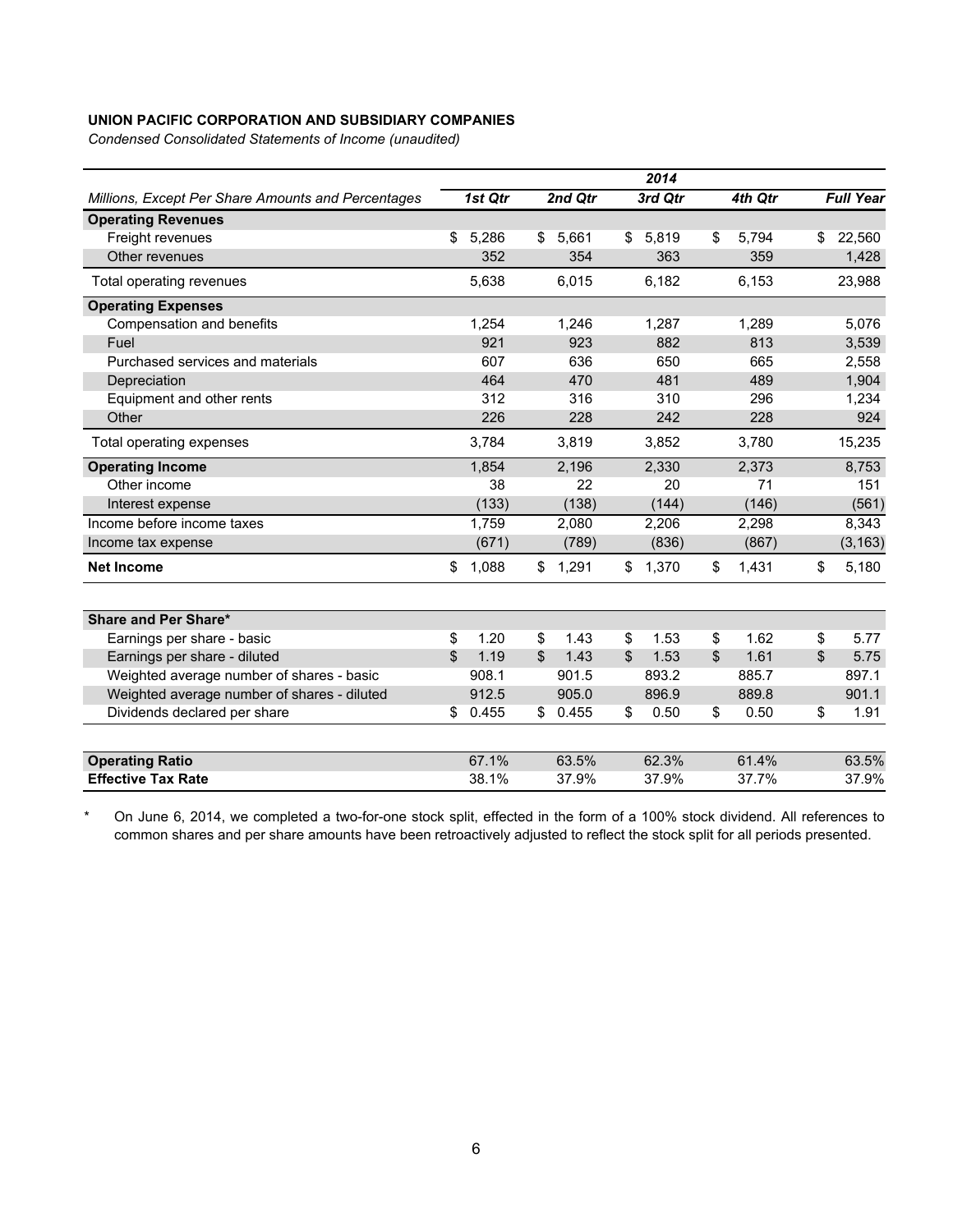*Freight Revenues Statistics (unaudited)* 

|                                     |             |             | 2014        |             |                  |
|-------------------------------------|-------------|-------------|-------------|-------------|------------------|
|                                     | 1st Qtr     | 2nd Qtr     | 3rd Qtr     | 4th Qtr     | <b>Full Year</b> |
| <b>Freight Revenues (Millions)</b>  |             |             |             |             |                  |
| <b>Agricultural Products</b>        | \$<br>910   | \$<br>934   | \$<br>915   | \$<br>1,018 | \$<br>3,777      |
| Automotive                          | 488         | 545         | 527         | 543         | 2,103            |
| Chemicals                           | 893         | 913         | 936         | 922         | 3,664            |
| Coal                                | 961         | 989         | 1,099       | 1,078       | 4,127            |
| <b>Industrial Products</b>          | 1.011       | 1,130       | 1,161       | 1,098       | 4,400            |
| Intermodal                          | 1,023       | 1,150       | 1,181       | 1,135       | 4,489            |
| Total                               | \$<br>5,286 | \$<br>5,661 | \$<br>5,819 | \$<br>5,794 | \$<br>22,560     |
| <b>Revenue Carloads (Thousands)</b> |             |             |             |             |                  |
| <b>Agricultural Products</b>        | 239         | 243         | 239         | 252         | 973              |
| Automotive                          | 188         | 208         | 204         | 209         | 809              |
| Chemicals                           | 270         | 283         | 288         | 275         | 1,116            |
| Coal                                | 430         | 417         | 466         | 455         | 1,768            |
| <b>Industrial Products</b>          | 314         | 356         | 363         | 335         | 1,368            |
| Intermodal *                        | 833         | 924         | 936         | 898         | 3,591            |
| Total                               | 2,274       | 2,431       | 2,496       | 2,424       | 9,625            |
| Average Revenue per Car             |             |             |             |             |                  |
| <b>Agricultural Products</b>        | \$<br>3,815 | \$<br>3,833 | \$<br>3,836 | \$<br>4,031 | \$<br>3,881      |
| Automotive                          | 2,591       | 2,619       | 2,590       | 2,607       | 2,602            |
| Chemicals                           | 3,307       | 3,230       | 3,249       | 3,344       | 3,282            |
| Coal                                | 2,236       | 2,369       | 2,362       | 2,366       | 2,334            |
| <b>Industrial Products</b>          | 3,218       | 3,175       | 3,195       | 3,283       | 3,217            |
| Intermodal *                        | 1,227       | 1,246       | 1,260       | 1,265       | 1,250            |
| Average                             | \$<br>2,324 | \$<br>2,329 | \$<br>2,331 | \$<br>2,390 | \$<br>2,344      |

\* Each intermodal container or trailer equals one carload.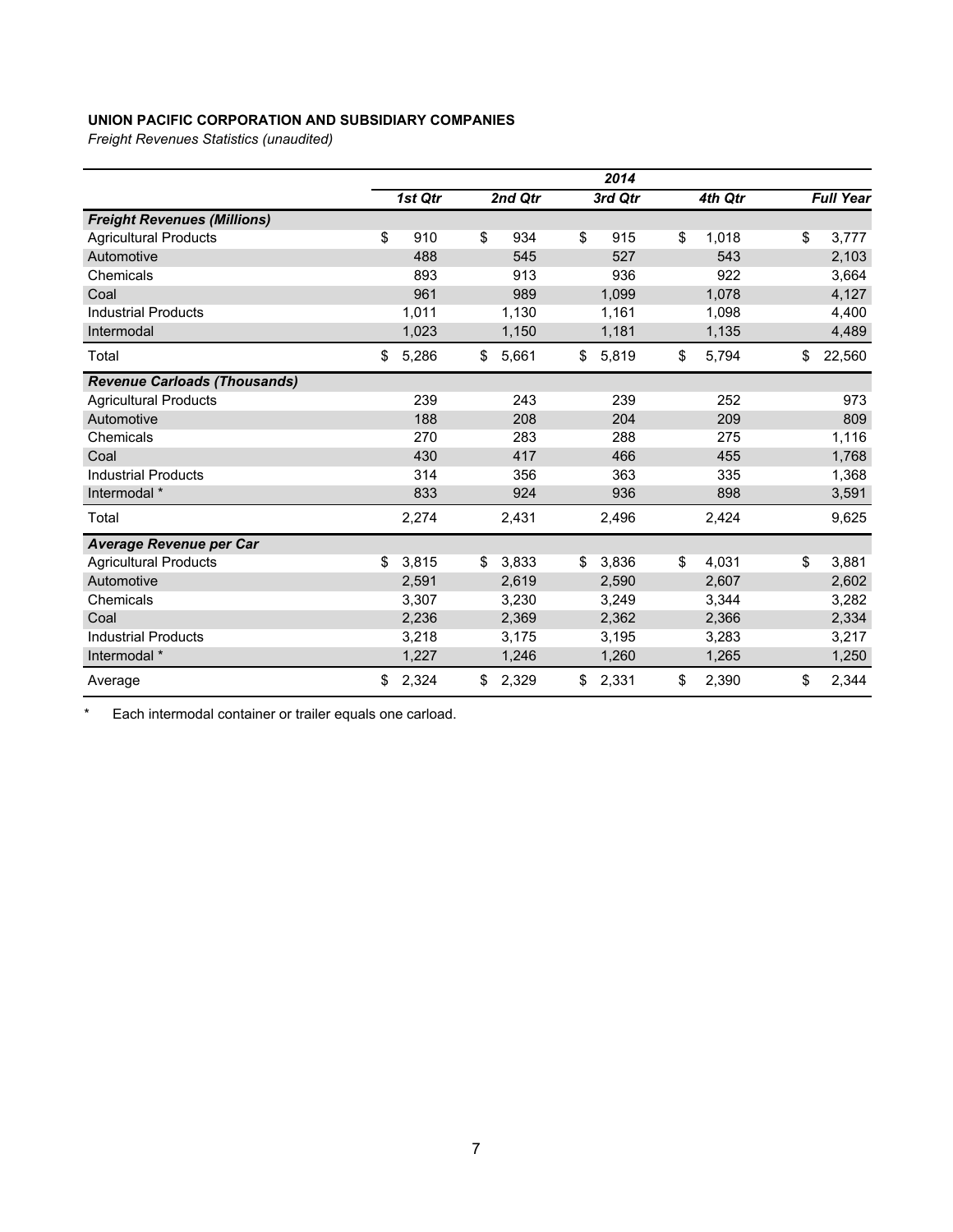*Non-GAAP Measures Reconciliation to GAAP*

#### *Debt to Capital\**

|                                     | Dec. 31. | Dec. 31, |
|-------------------------------------|----------|----------|
| <b>Millions, Except Percentages</b> | 2014     | 2013     |
| Debt $(a)$                          | 11,480   | 9,577    |
| Equity                              | 21,189   | 21,225   |
| Capital (b)                         | 32,669   | 30,802   |
| Debt to capital (a/b)               | 35.1%    | 31.1%    |

Total debt divided by total debt plus equity. Management believes this is an important measure in evaluating our balance sheet strength and is important in managing our credit ratios and financing relationships.

### *Adjusted Debt to Capital, Reconciliation to GAAP\**

|                                       |    | Dec. 31. |   | Dec. 31, |
|---------------------------------------|----|----------|---|----------|
| <b>Millions, Except Percentages</b>   |    | 2014     |   | 2013     |
| Debt                                  | ъ  | 11,480   | S | 9,577    |
| Net present value of operating leases |    | 2,902    |   | 3,057    |
| Unfunded pension and OPEB             |    | 523      |   | 170      |
| Adjusted debt (a)                     | S  | 14.905   | S | 12.804   |
| Equity                                |    | 21,189   |   | 21,225   |
| Adjusted capital (b)                  | \$ | 36.094   | S | 34,029   |
| Adjusted debt to capital (a/b)        |    | 41.3%    |   | 37.6%    |

Total debt plus net present value of operating leases plus after-tax unfunded pension and OPEB obligation divided by total debt plus net present value of operating leases plus after-tax unfunded pension and OPEB obligation plus equity. Operating leases were discounted using 5.3% at December 31, 2014 and 5.7% at December 31, 2013. The discount rate reflects our effective interest rate. Management believes this is an important measure to management and investors in evaluating the total amount of leverage in our capital structure including off-balance sheet obligations.